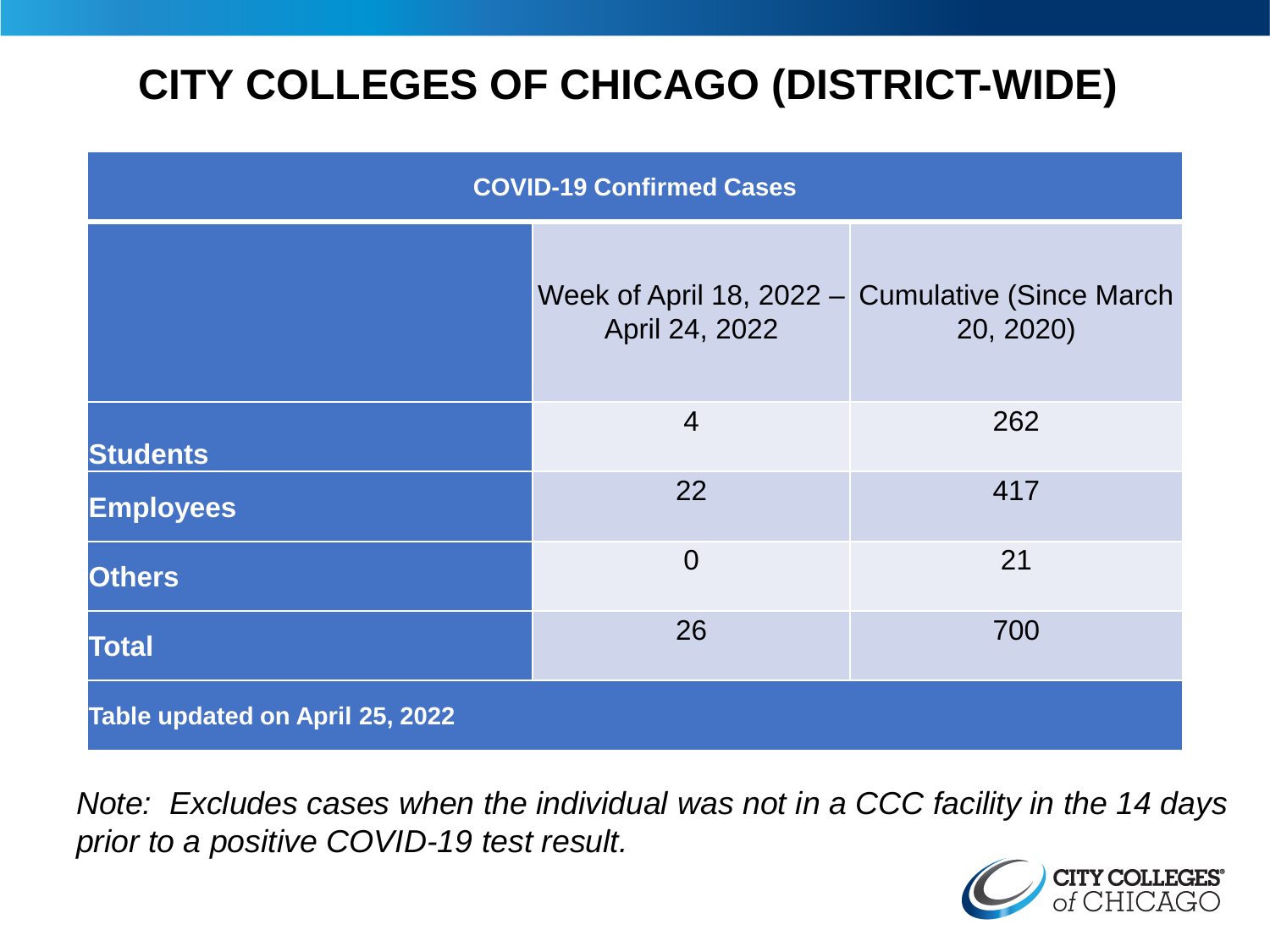### **DALEY COLLEGE**

| <b>COVID-19 Confirmed Cases</b> |                |                                                               |
|---------------------------------|----------------|---------------------------------------------------------------|
|                                 | April 24, 2022 | Week of April 18, 2022 – Cumulative (Since March<br>20, 2020) |
| <b>Students</b>                 | $\overline{0}$ | 24                                                            |
| <b>Employees</b>                | 1              | 46                                                            |
| <b>Others</b>                   | $\overline{0}$ | 3                                                             |
| <b>Total</b>                    | 1              | 73                                                            |
| Table updated on April 25, 2022 |                |                                                               |

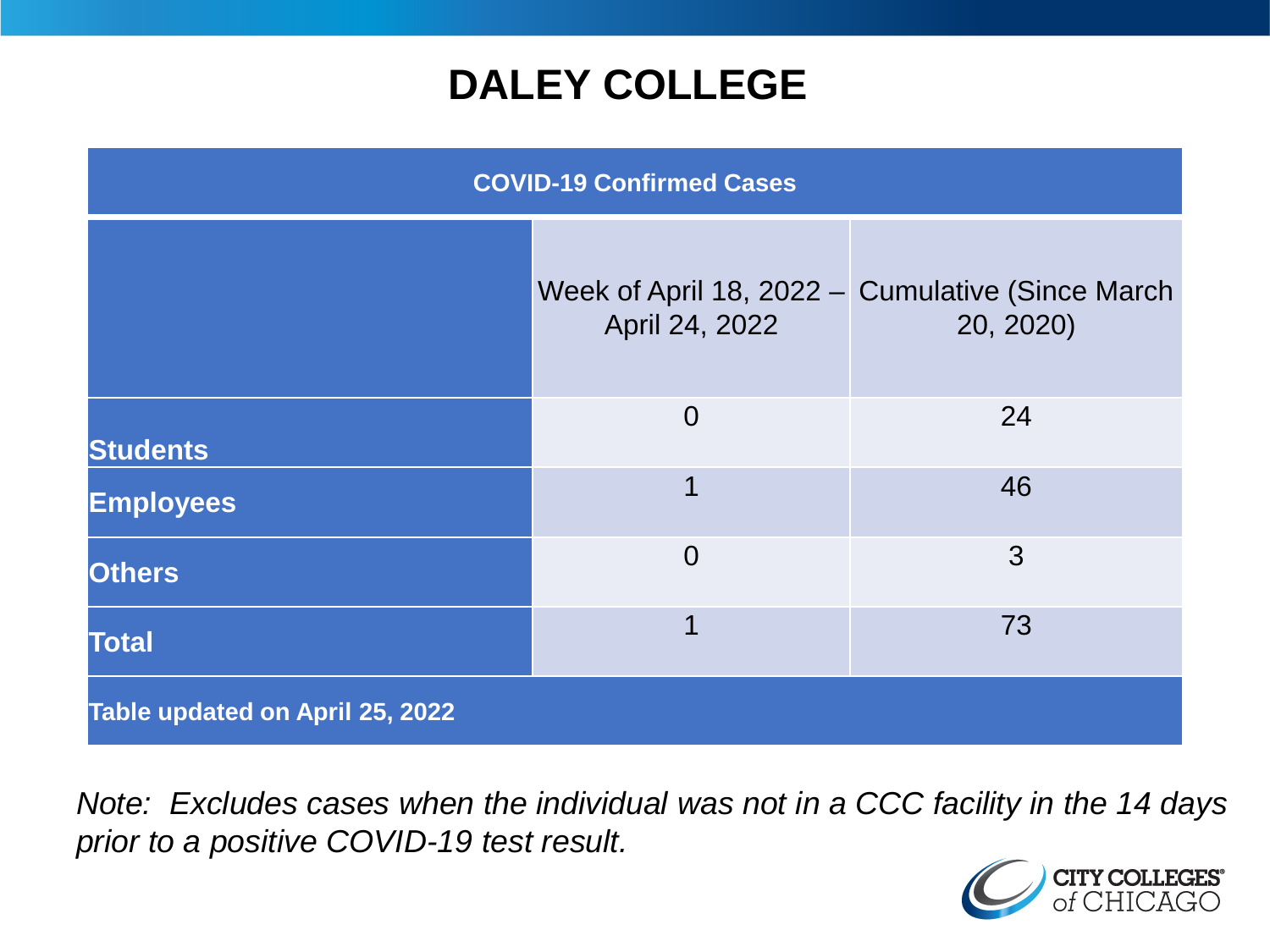### **HAROLD WASHINGTON COLLEGE**

| <b>COVID-19 Confirmed Cases</b> |                |                                                               |
|---------------------------------|----------------|---------------------------------------------------------------|
|                                 | April 24, 2022 | Week of April 18, 2022 - Cumulative (Since March<br>20, 2020) |
| <b>Students</b>                 | 2              | 43                                                            |
| <b>Employees</b>                | $\overline{2}$ | 42                                                            |
| <b>Others</b>                   | $\overline{0}$ | $\overline{2}$                                                |
| <b>Total</b>                    | $\overline{4}$ | 87                                                            |
| Table updated on April 25, 2022 |                |                                                               |

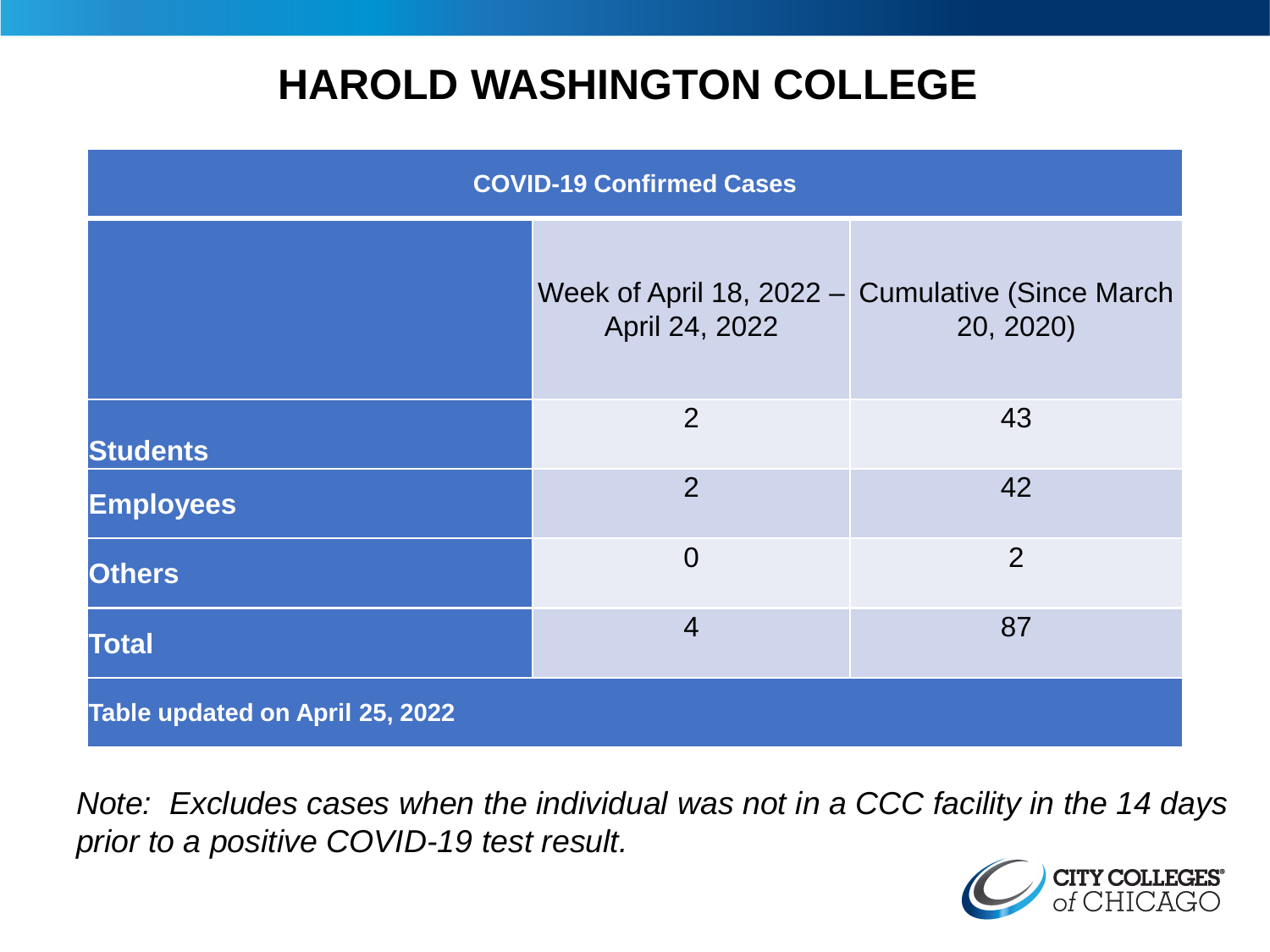### **KENNEDY-KING COLLEGE**

| <b>COVID-19 Confirmed Cases</b> |                |                                                               |
|---------------------------------|----------------|---------------------------------------------------------------|
|                                 | April 24, 2022 | Week of April 18, 2022 – Cumulative (Since March<br>20, 2020) |
| <b>Students</b>                 | $\overline{0}$ | 14                                                            |
| <b>Employees</b>                | 3              | 70                                                            |
| <b>Others</b>                   | $\overline{0}$ | $\overline{2}$                                                |
| <b>Total</b>                    | 3              | 86                                                            |
| Table updated on April 25, 2022 |                |                                                               |

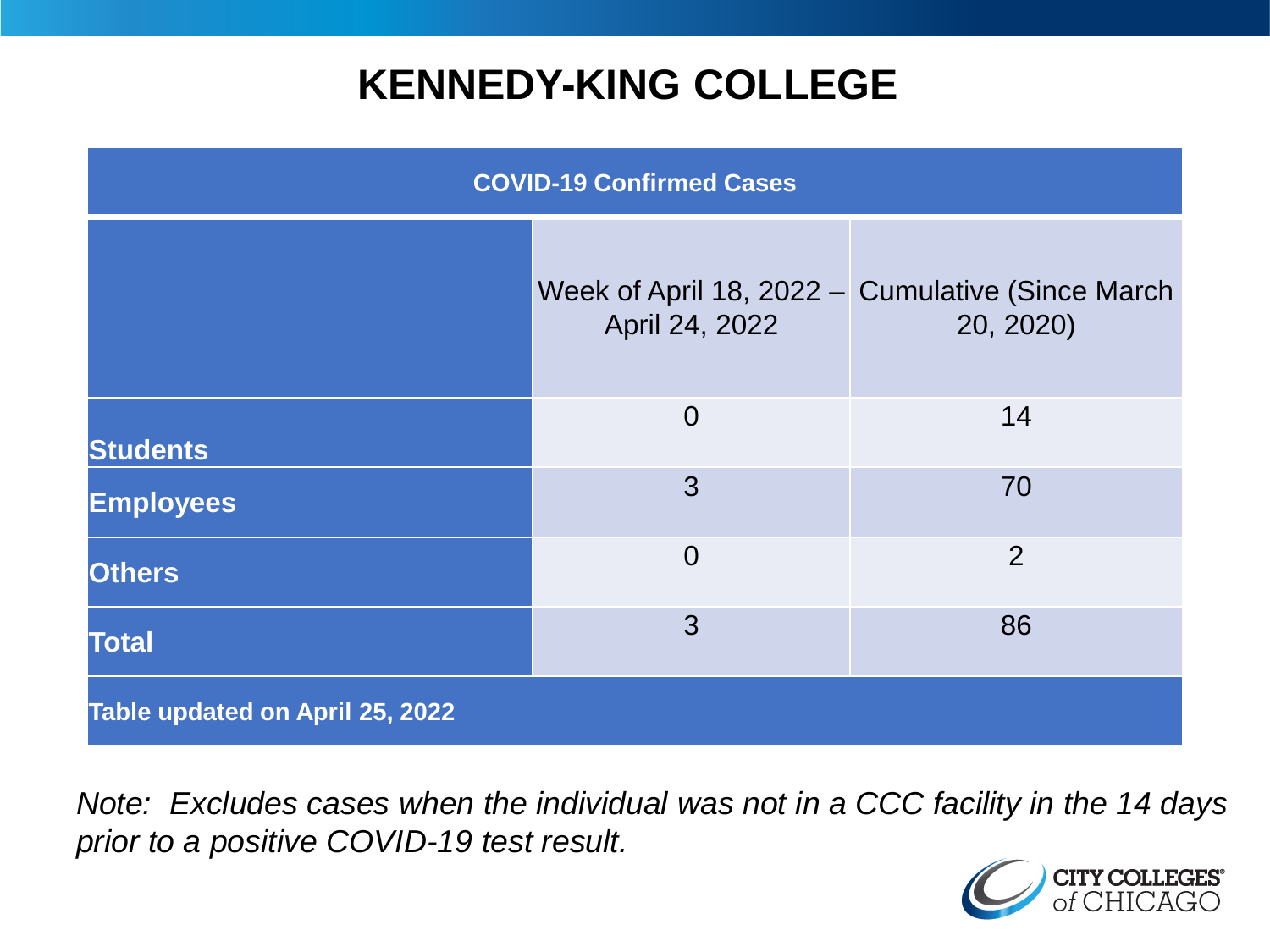### **MALCOLM X COLLEGE**

| <b>COVID-19 Confirmed Cases</b> |                |                                                               |
|---------------------------------|----------------|---------------------------------------------------------------|
|                                 | April 24, 2022 | Week of April 18, 2022 – Cumulative (Since March<br>20, 2020) |
| <b>Students</b>                 | 1              | 83                                                            |
| <b>Employees</b>                | 3              | 78                                                            |
| <b>Others</b>                   | $\overline{0}$ | 3                                                             |
| <b>Total</b>                    | $\overline{4}$ | 164                                                           |
| Table updated on April 25, 2022 |                |                                                               |

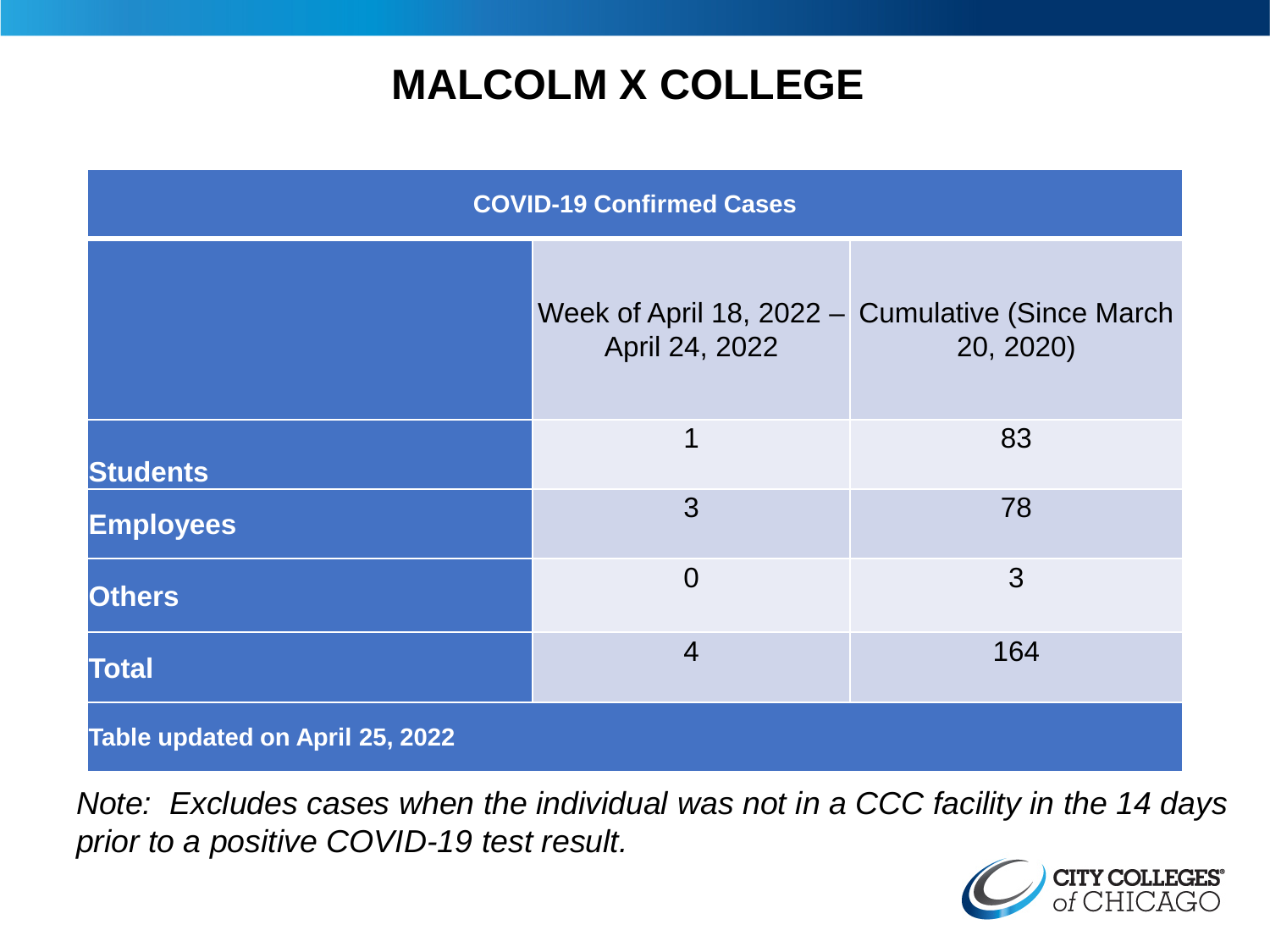# **OLIVE-HARVEY COLLEGE**

| <b>COVID-19 Confirmed Cases</b> |                |                                                               |
|---------------------------------|----------------|---------------------------------------------------------------|
|                                 | April 24, 2022 | Week of April 18, 2022 - Cumulative (Since March<br>20, 2020) |
| <b>Students</b>                 | 1              | 16                                                            |
| <b>Employees</b>                | 3              | 54                                                            |
| <b>Others</b>                   | $\overline{0}$ | 5                                                             |
| <b>Total</b>                    | $\overline{4}$ | 75                                                            |
| Table updated on April 25, 2022 |                |                                                               |

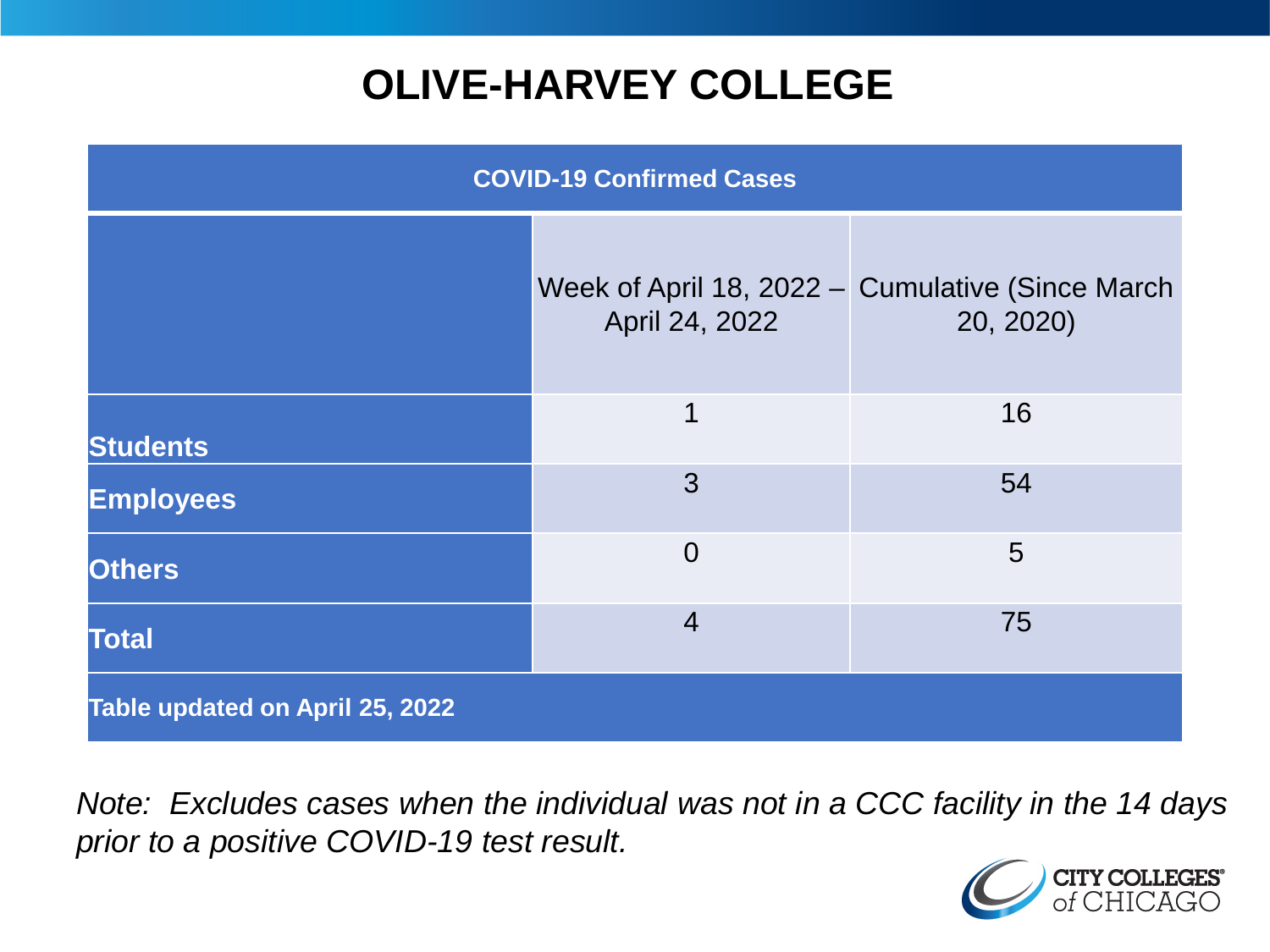### **TRUMAN COLLEGE**

| <b>COVID-19 Confirmed Cases</b> |                |                                                               |
|---------------------------------|----------------|---------------------------------------------------------------|
|                                 | April 24, 2022 | Week of April 18, 2022 – Cumulative (Since March<br>20, 2020) |
| <b>Students</b>                 | $\overline{0}$ | 38                                                            |
| <b>Employees</b>                | 6              | 69                                                            |
| <b>Others</b>                   | $\overline{0}$ | 1                                                             |
| <b>Total</b>                    | 6              | 108                                                           |
| Table updated on April 25, 2022 |                |                                                               |

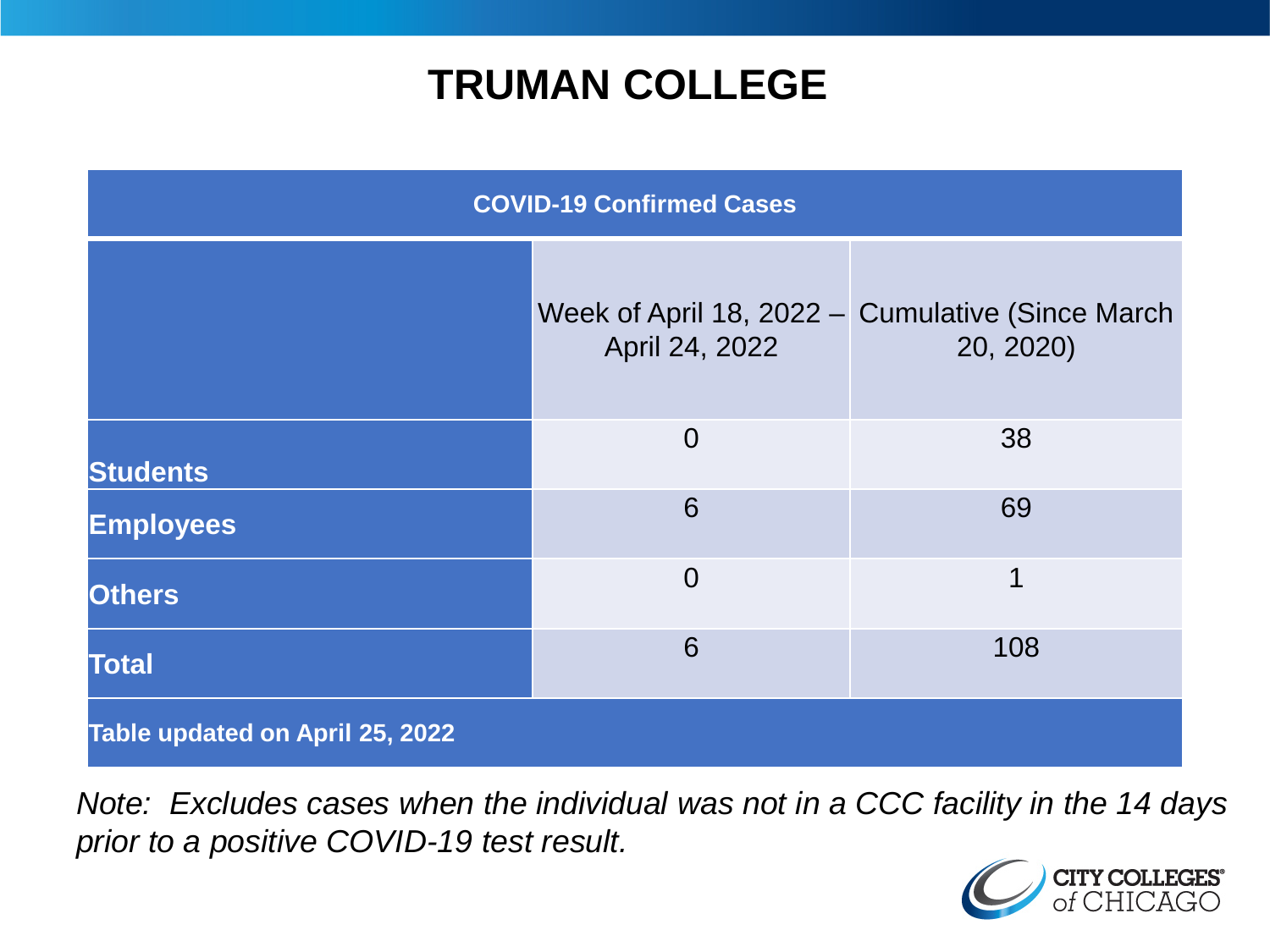### **WRIGHT COLLEGE**

| <b>COVID-19 Confirmed Cases</b> |                |                                                               |
|---------------------------------|----------------|---------------------------------------------------------------|
|                                 | April 24, 2022 | Week of April 18, 2022 - Cumulative (Since March<br>20, 2020) |
| <b>Students</b>                 | $\overline{0}$ | 44                                                            |
| <b>Employees</b>                | 3              | 48                                                            |
| <b>Others</b>                   | $\overline{0}$ | $\overline{2}$                                                |
| <b>Total</b>                    | 3              | 94                                                            |
| Table updated on April 25, 2022 |                |                                                               |

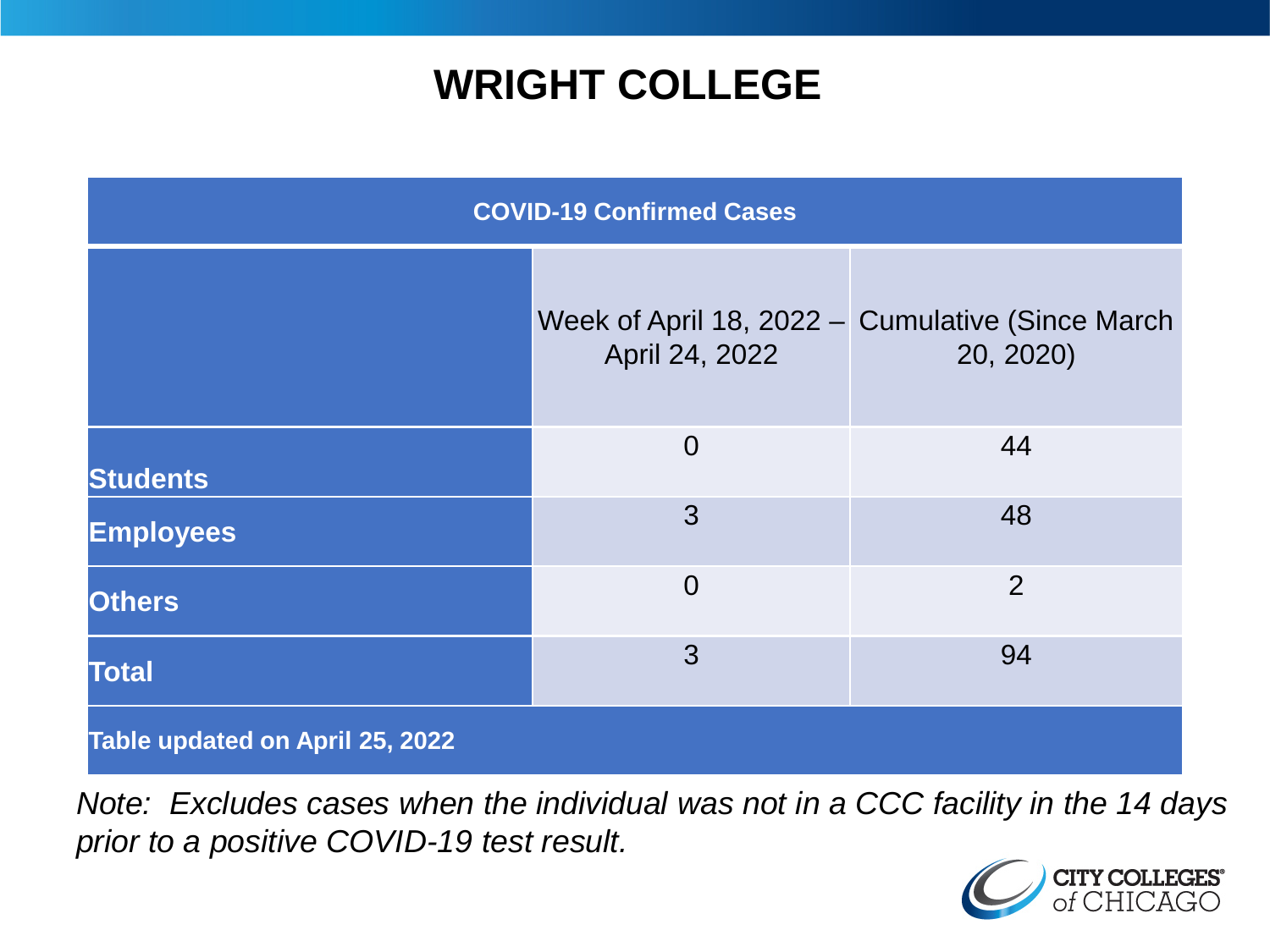#### **180 N. WABASH**

| <b>COVID-19 Confirmed Cases</b> |                |                                                               |
|---------------------------------|----------------|---------------------------------------------------------------|
|                                 | April 24, 2022 | Week of April 18, 2022 - Cumulative (Since March<br>20, 2020) |
| <b>Students</b>                 | $\overline{0}$ | $\overline{0}$                                                |
| <b>Employees</b>                | 1              | 9                                                             |
| <b>Others</b>                   | $\overline{0}$ | 3                                                             |
| <b>Total</b>                    | 1              | 12                                                            |
| Table updated on April 25, 2022 |                |                                                               |